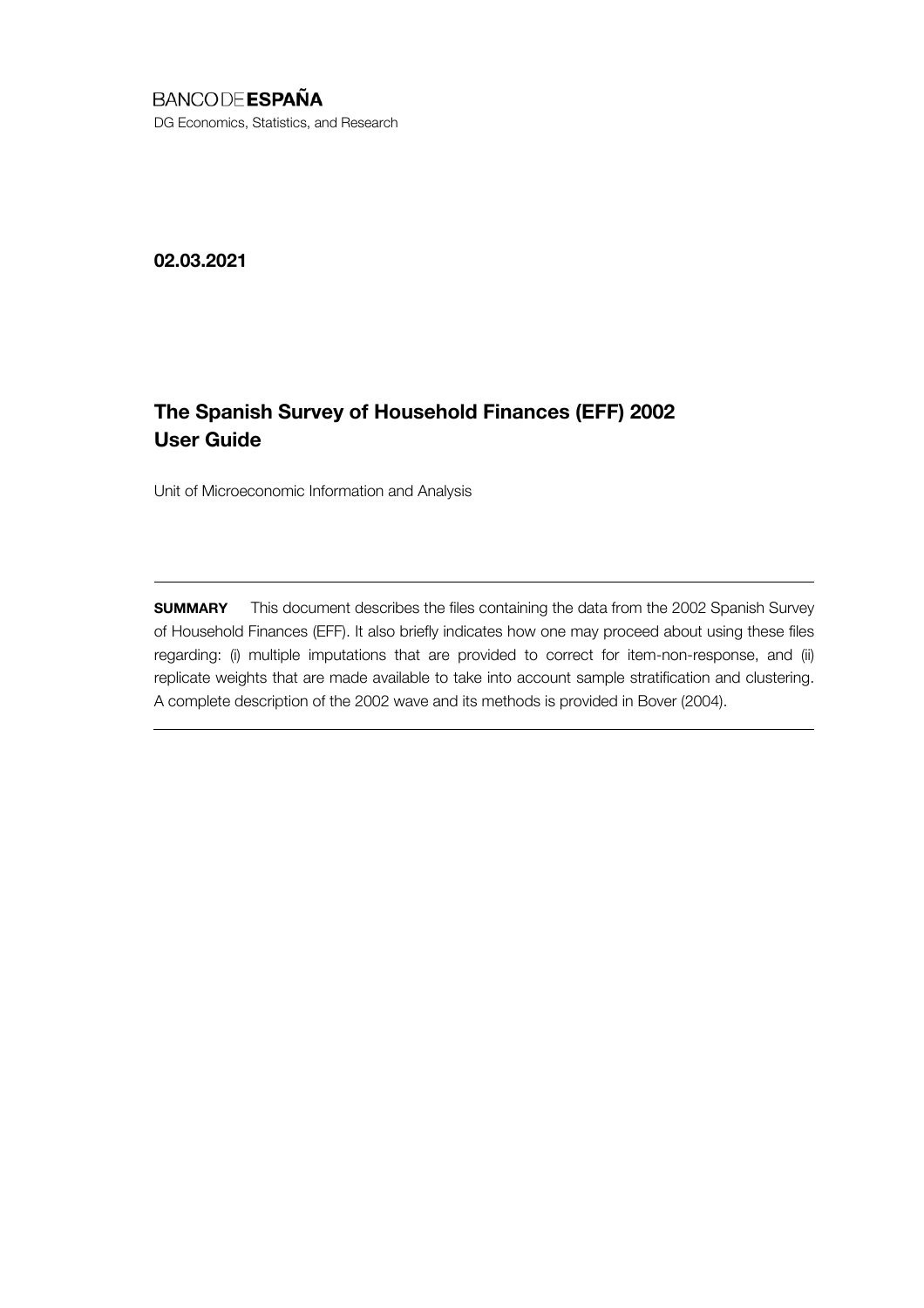# INDEX

## 1 Data files

- 1.1 Core data
- 1.2 Replicate weights
- 1.3 Main results: tables and data used

# 2 Variables

- 2.1 Naming of the questionnaire variables in the Stata files
- 2.2 Variables from questions with multiple answers
- 2.3 Constructed total household income variables
- 2.4 Shadow variables
- 3 Imputation
- 4 Weights
- 5 Standard errors calculations
- Appendix 1: List of variables not imputed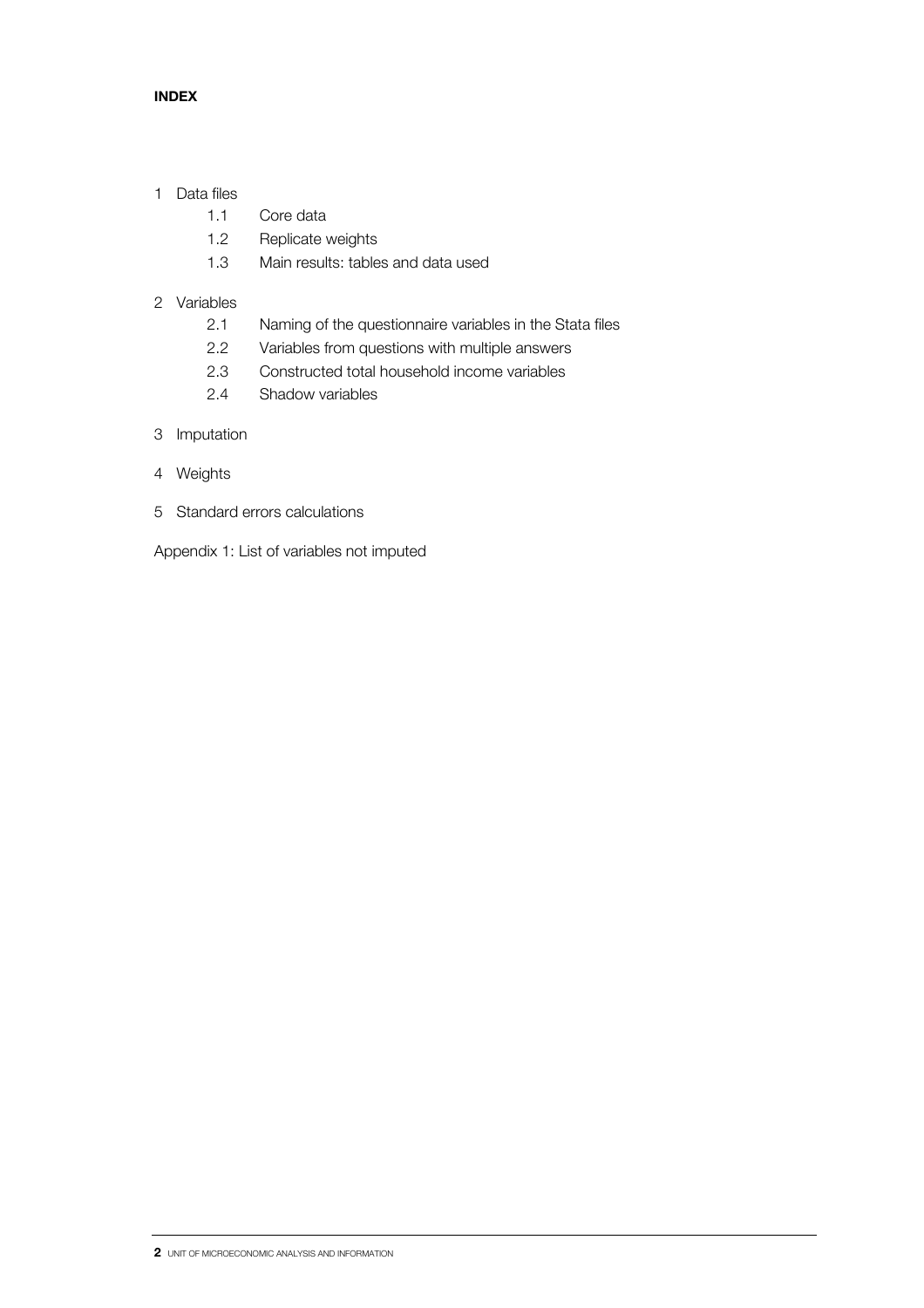#### 1 Data files

#### 1.1 Core data

All the data files are provided in Stata<sup>1</sup> and csv format. The delimiter used in the csv files is a semicolon (;) and the decimal separator is a dot (.).

 The files containing the EFF2002 data consist of the following: (i) five imputed data sets, (ii) data set with the shadow variables.

 Missing data in the survey have been imputed five times using a multiple imputation procedure. The corresponding data are stored into five separate files: effe\_2002\_imp1\_*type*.zip, effe\_2002\_imp2\_*type*.zip, effe\_2002\_imp3\_*type*.zip, effe\_2002\_imp4\_*type*.zip and effe\_2002\_imp5\_*type*.zip2 (*type=*dta, csv).

 Each effe\_2002\_imp*i\_type*.zip (*i*=1, 2, 3, 4 and 5) file contains the following: other\_sections\_2002\_imp*i*.*type*: all sections of the questionnaire except section 6 section6\_2002\_imp*i*.*type*: section 63 .

 There is also a file, common to all five imputations, containing shadow values of the original variables (sombra\_2002.*type*). The purpose of this file is to provide as much information as possible about the original state of the variables. Each variable in the survey has a shadow variable that reflects the information content of the primary variable (see below sub-section 2.4 for more details).

 The household identifier variable common to all datasets is: h\_number. Note that the sample unit is the household.

### 1.2 Replicate weights

We provide a file with replicate weights (replicate\_weights\_2002.*type*) to enable users taking into account sampling design features in the estimation of the sampling variances (see below some comments about the use of replicate weights). The file contains 999 replicate weights (wt3r\_*i*, *i*=1,..., 999) and 999 multiplicity factors (ntimesr\_*i*, *i*=1,..., 999)<sup>4</sup>.

### 1.3 Main results: tables and data used

The following files are also available:

(i) File containing tables with the main results (pdf file). A first version of those tables based on preliminary imputations was published in the *Economic Bulletin*<sup>5</sup> .

l

 $<sup>1</sup>$  Stata 11.</sup>

<sup>2</sup> The data files with the variable labels in Spanish (available from our web site in Spanish) are called eff\_2002\_imp1\_*type*.zip,…, eff\_2002\_imp5\_*type.zip.*<br><sup>3</sup> These are named otras\_secciones\_2002\_imp*i.type* and seccion6\_2002\_imp*i.type* in the Spanish version.

<sup>&</sup>lt;sup>o</sup> These are named otras\_secciones\_2002\_imp*i.type* and seccion6\_2002\_imp*i.type* in the Spanish version.<br><sup>4</sup> The multiplicity factor indicates the number of times the observation has been selected in the resampling.

<sup>&</sup>lt;sup>5</sup> Spanish version published in November 04 and English version in January 05.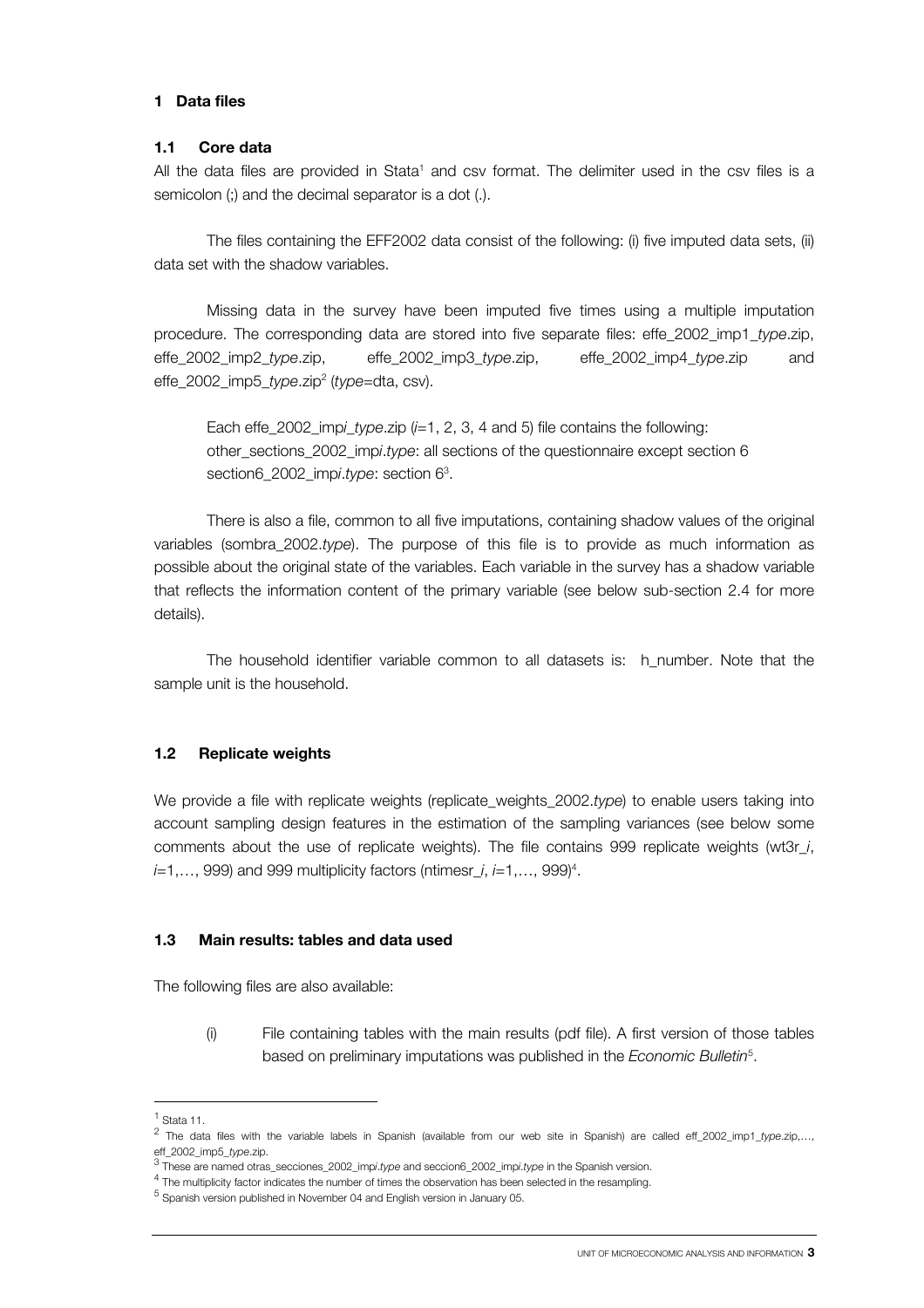- (ii) Definitions of the variables reported in the tables as Stata commands (Word file).
- (iii) Data files with the above constructed variables (5 of them, one for each imputed data set).

## 2 Variables

The EFF was collected using a computer assisted personal interview (CAPI). A paper version of the CAPI questionnaire is provided on the web site (both in the original Spanish wording and in English).

 Some variables that appear in the paper questionnaire are not provided either for confidentiality reasons or because the question has not been properly understood by households. These are the following:

- (i) place of birth variables: p1\_6\_*i*, p1\_6a\_*i,* p1\_6b\_*i, i*=1,…, 9
- (ii) social security contribution base variables: p6\_84\_*i*, *i*= 1,…, 9
- (iii) electronic purse cards variables: p8\_8, p8\_9, p8\_10

### 2.1 Naming of the questionnaire variables in the Stata files

The questionnaire variables in the data have been named according to some common patterns that should help in identifying the corresponding question.

These patterns are the following:

(i) The variable ps\_nn refers to question number nn in section s.

(ii) The variable ps\_nn\_m refers to question number nn in section s. Position m appears when question ps\_nn is asked several times. For example, when the same question is asked to each household member.

(iii) The variable ps\_nn\_m\_r refers to question number nn in section s. The letter m has the same meaning as before and position r appears when the question ps nn m is asked several times. For example, when details are asked on the characteristics of each self-employed job for each household member.

Examples:

The variable p2\_5 refers to question number 5, section 2.

The variable p2\_52\_2\_1 refers to question number 52, section 2, first loan for second property.

The variable p6\_3\_2 refers to question number 3, section 6, for the second household member.

<sup>4</sup> UNIT OF MICROECONOMIC ANALYSIS AND INFORMATION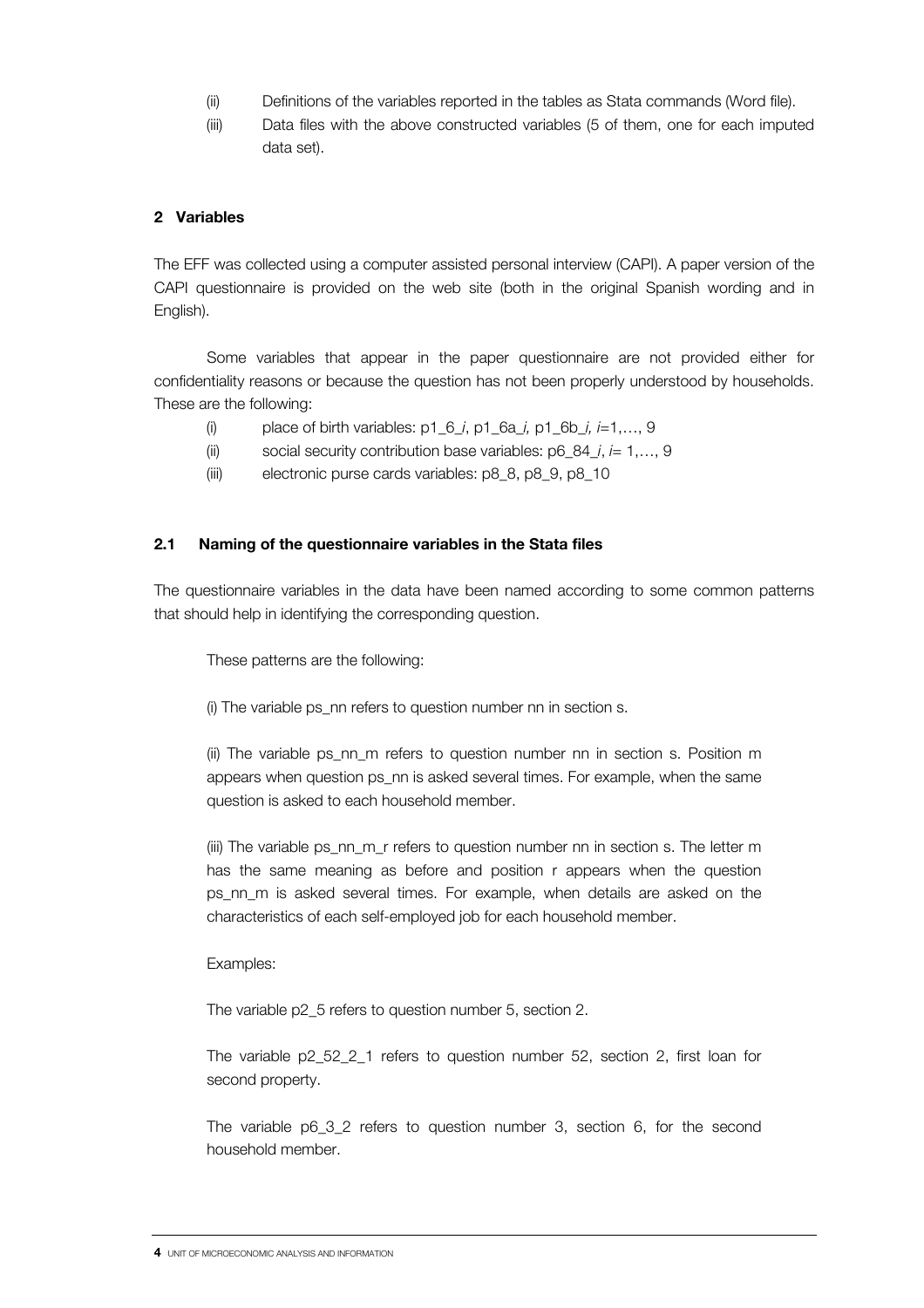The variable p6\_13\_4\_2 refers to question number 13, section 6, second paidemployment job of the fourth household member.

The variable p6\_391\_3\_1 refers to question number 39.1, section 6, first selfemployment job of the third household member.

The variable p6\_3823\_3\_1 refers to question number 38.2.3, section 6, first selfemployment job of the third household member.

#### 2.2 Variables from questions with multiple answers $6$

For these questions we generate variables with a pattern equivalent to the previous one but adding after the number of the question the codes cX or sX (ps\_nncX\_m\_r o ps\_nnsX\_m\_r).

The use of these codes is determined as follows:

(i) Variables ps\_nncX\_m\_r correspond to questions where as many dummy variables are generated as alternative answers can be given by the respondent.

(ii) Variables ps\_nnsX\_m\_r correspond to questions where it is assumed that each respondent will answer no more than five options. This way, the variables created for each question of this kind are at most five (ending in s1, s2, s3, s4 and s5 in the Stata file). There is no ordering of the answers when more than one option is chosen by the respondent.

Examples:

1

Variable p6 392c2 1 1 refers to question number 39.2, section 6, first selfemployment job of the first household member and second possible answer ("first property") (question 6.39.2 of the questionnaire, first self-employment job of the first household member). This variable can take two values: 0 and 1 (indicating no and yes, respectively).

Variable p6 392c3 1 1 refers to question number 39.2, section 6, first selfemployment job of the first household member and third possible answer ("second property") (question 6.39.2 of the questionnaire, first self-employment job of the first household member). This variable can take two values: 0 and 1.

Variable p2\_42s1\_4 refers to question number 42.4 in page 15 of the questionnaire, section 2, for the first answer of the household (question 2.42.4 of the questionnaire). This variable can take the values 1, 2, 3, 4, 5, 6, 7, 97. Note that for properties number 1, 2, and 3 p2 42 is not a multiple choice question.

 $^6$  When multiple answers are allowed, the different possible answers are followed by a coma in the paper questionnaire.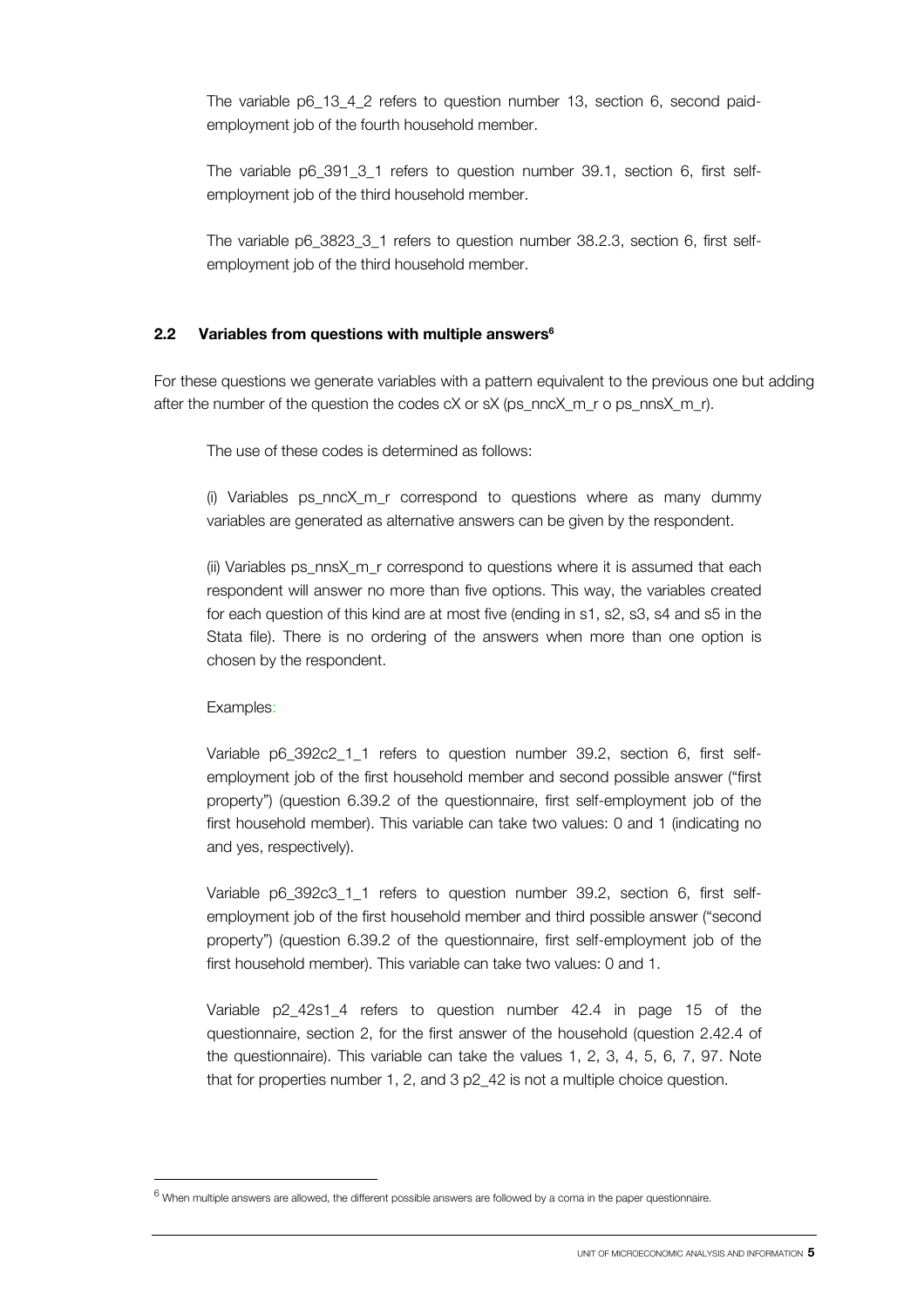Variable p2\_42s2\_4 refers to question number 42.4, section 2, for the second answer given by the household (if any) (question 2.42.4 of the questionnaire). This variable can take the values 1, 2, 3, 4, 5, 6, 7, 97.

# 2.3 Constructed total household income variables

Also included in the data are two contructed total household income variables, one corresponding to the whole of 2001 (renthog) and the other to the month (during 2002 or 2003) in which the interview took place (mrenthog).

 These variables are calculated as the sum of labour and non-labour income of all household members. When the household fails to provide a value for one of those components we perform a direct imputation of the total. Given that the income components have also been imputed it is also possible to construct an alternative imputation of total income based on the imputed components which obviously differs from directly imputed total income7 .

# 2.4 Shadow variables

Following the same naming pattern, a series of additional variables have been created (shadow variables) to facilitate the identification of the values that have been imputed. The only difference in the naming of these variables is that they start with "j" instead of "p".

 These variables can take the following values: 0, 1, 2047, 2048, 2049, 2050, 2051, 2052, 2053, 2054, and 2055. Their meanings are as follows:

1: complete observation

0: true missing, derived from the answer given by the household on a previous variable in the questionnaire.

2050: imputed value when the answer is 'Don't know'

2051: imputed value when the answer is 'No Answer'

2052: imputed value due to the lack of answer to other preceding variables.

2053: answered by the household but incorrect; value has been imputed.

2054: household answers an option not contemplated in the questionnaire due to interviewer error in question P5.18.

2055: household answers an option not contemplated in the questionnaire due to Capi error in question P5.23.

2049: edited value.

2048: value assigned because the year of birth is not provided.

2047: true missing derived from those variables with shadow values 2048.

Only those observations with shadow values equal or higher than 2050 are to be imputed.

1

 $^7$  Note however that we do not provide imputations for a few of these components (see Appendix 1).

**<sup>6</sup>** UNIT OF MICROECONOMIC ANALYSIS AND INFORMATION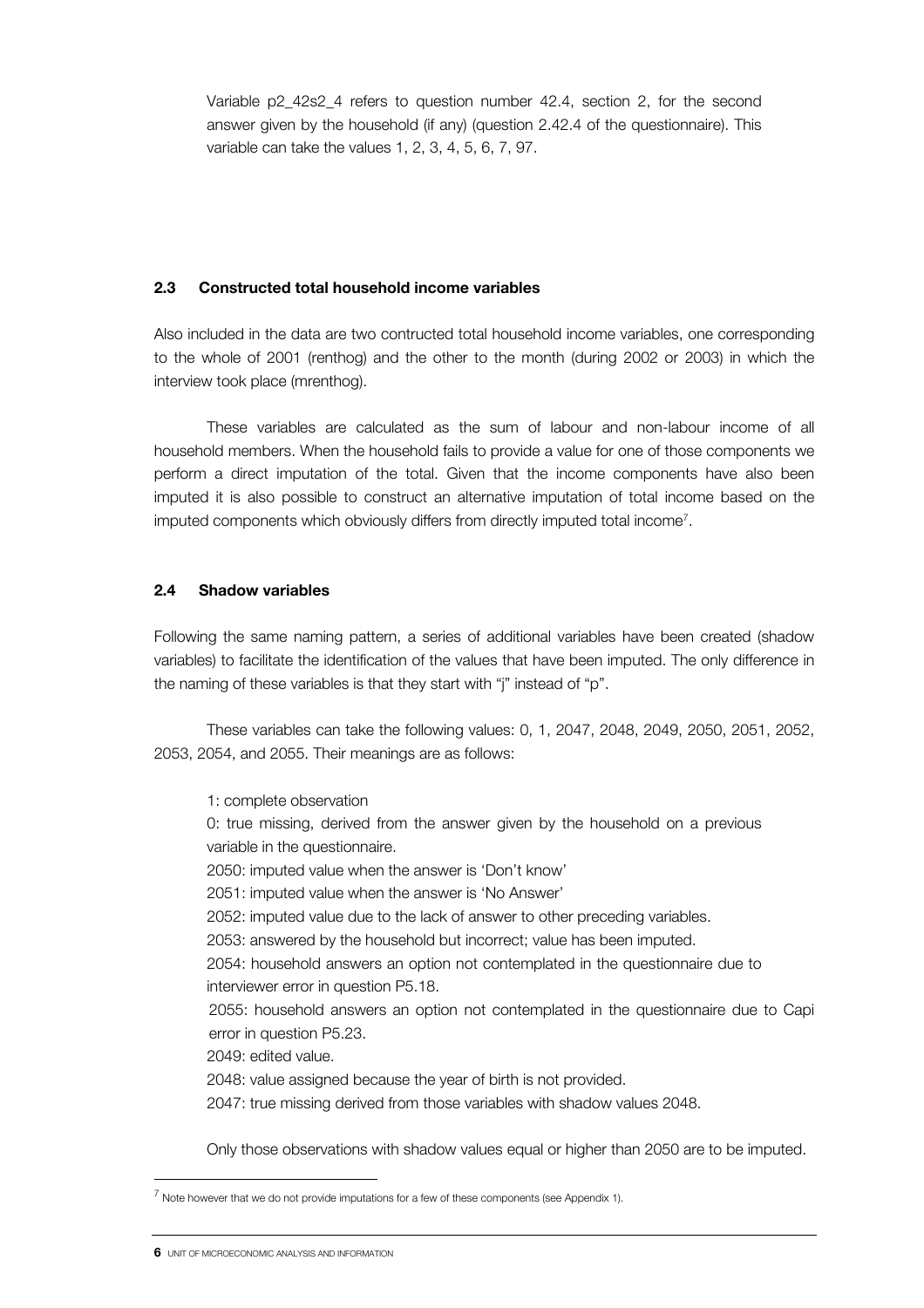## 3 Weights

We provide one set of weights (*facine3*) to compensate for (i) unequal probability of the household being selected into the sample given the oversampling of the wealthy in the EFF and geographical stratification, and (ii) differential unit non-response. In the construction of these weights account is also taken of the household composition and therefore the weight is the same for the household and for any of the household members. The sum of weights over all households in the sample is an estimate of the total number of households in the population at 2002Q4 (i.e. the weights reported are the inverse of the probability that a household is in the sample). Bover (2004) details how the sample weights are constructed.

 Taking into account weights is crucial in obtaining population totals, means, and shares from the EFF data. However, there is some controversy on when weights should be used in regressions [Deaton (1997, Chapter 2) and Cameron and Trivedi (2005, Chapter 24) provide a very useful discussion on these issues]. Each user has to evaluate the situation given the objectives of the analysis at hand.

 Note that when analyzing small fractions of the sample, care should be taken in applying weights which have been constructed for the whole sample.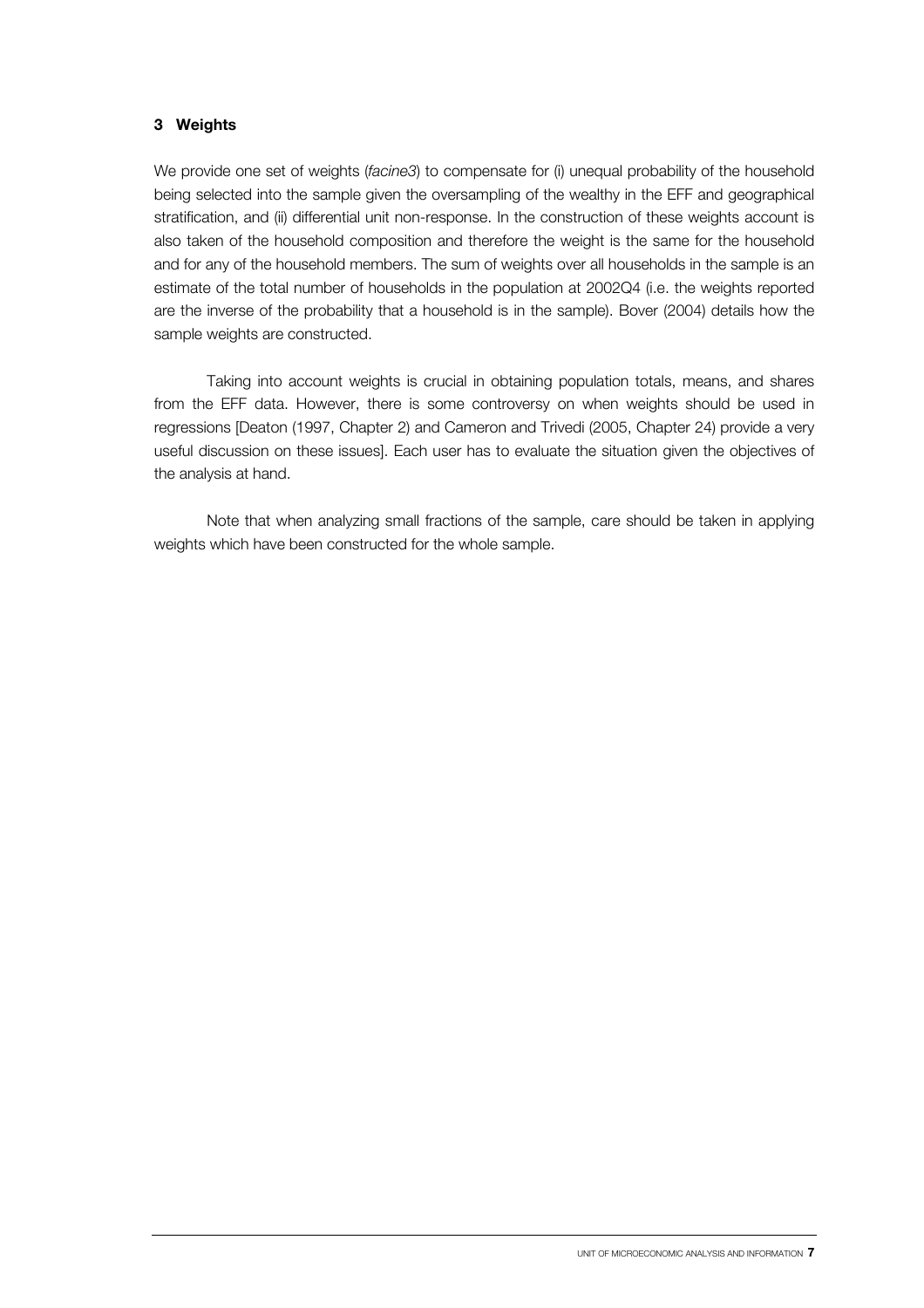#### 4 Imputation

Imputations are provided for the 'No Answer' or 'Don't Know' replies for all the variables in the survey, except very few variables where the NA/DK category exceeds 60% of the answers to the question or the observations are too few (see Appendix 1 for a list of those variables).

 The use of imputed values enables the analysis of the data with complete-data methods. However, the user is free to ignore the imputations we provide and obtain his own or work with explicit probability models for non-response (imputed values are identifiable through the corresponding shadow variable, as described above). For an introduction to the reasons for imputation and the choice of the imputation method used, see Bover (2004), and for a detailed description of imputation in the EFF, see Barceló (2005).

 For each missing value (i.e. NA/DK answer) we provide five imputed values. These imputations are stored as five distinct datasets (five 'implicates'). One distinct advantage of using multiple imputations (MI) is to be able to assess the uncertainty associated with the imputation process [see Rubin (1987)].

 To make inferences from the five multiply imputed datasets one has (1) first to analyze each of the five datasets by complete-data methods and (2) then combine the results.

 Suppose the interest lies in a point estimate of some parameter *Q* (e.g. mean, median, regression parameter) and that for each of the five imputed datasets we have obtained an estimate of  $Q$  (using standard complete-data methods), denoted  $\hat{Q}_i$ . The MI point estimate of  $Q$  ,  $\overline{Q}$  , is the average of the five complete data estimates

$$
\overline{Q} = \frac{1}{5} \sum_{i=1}^{5} \hat{Q}_i
$$

The variance associated with this estimate  $\overline{Q}$  has two components:

(i) the within imputation sampling variance *W* which is the average of the five complete-data variance estimates  $(\hat{V}_i)$ :

$$
W = \frac{1}{5} \sum_{i=1}^{5} \hat{V}_i
$$

(ii) the between imputations variance which reflects the variability due to imputation uncertainty and is the variance of the complete data point estimates:

$$
B=\frac{1}{4}\sum_{i=1}^{5}(\hat{Q}_i-\overline{Q})^2
$$

The total variance for  $\overline{O}$  is given by:

$$
T = W + (6/5)B
$$

 In practice, to obtain MI estimates of the type just described, the user may find useful some of the following alternatives:

<sup>8</sup> UNIT OF MICROECONOMIC ANALYSIS AND INFORMATION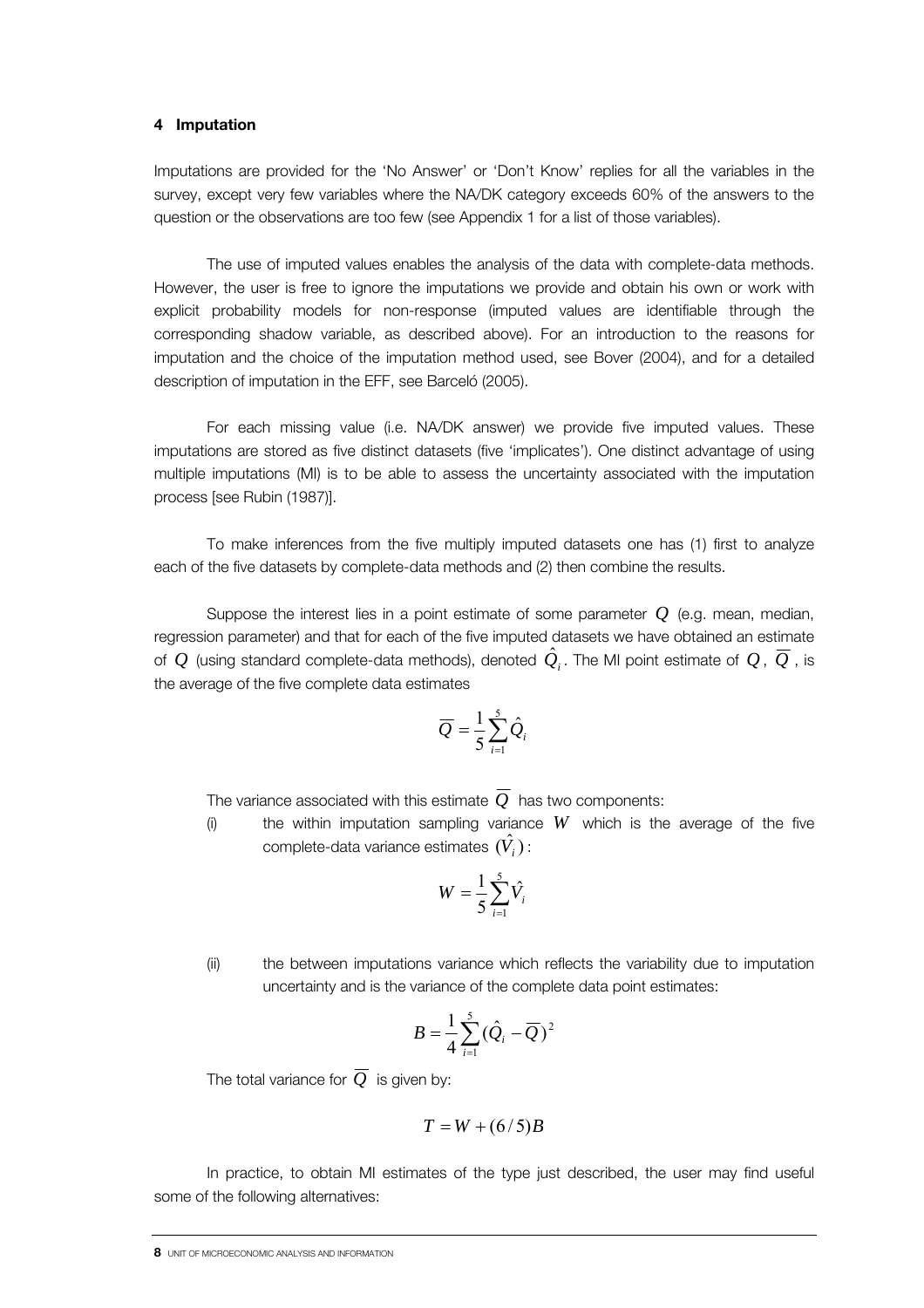- (i) if only means or similar statistics are of interest, an alternative to analyzing separately the five datasets and combining the results is to construct a dataset containing the five imputed datasets successively (i.e. a unique dataset where the number of observations is five times the actual number of respondents), divide the weight variable (*facine3*) by five, and calculate the statistic.
- (ii) Stata users may find helpful to download and use the procedures described in Carlin et al. (2003) for manipulating and analyzing MI datasets.
- (iii) Finally, for general modelling outcomes, the user has to perform the analysis five times and combine them following the formulae above. To help see the simplicity of combining the results from the five datasets we include below few lines of Stata code that would provide the combined results (MI point estimate and its standard error) from inputting the five point estimates and five standard errors.

 Usually it may suffice to do the exploratory analysis with one or two of the MI datasets and only use all of the five datasets for final results.

--------------------------------------------------------------------------

OVERALL ESTIMATES ;

use c:\input.dta;

\*the file input.dta should contain five observations and two variables which are the point estimate (called here bmean) and the standard error (called here bsemean) for each of the five datasets; gen ni=5;

set type double;

```
gen varmean=bsemean*bsemean;
```
egen w=mean(varmean);

```
egen qbar=mean(bmean);
```
gen dev=(bmean-qbar)\*(bmean-qbar);

egen be=sum(dev);

replace be=be\*(1/(ni-1));

gen totvar=w+(1+(1/ni))\*be;

gen sqrttotvar=sqrt(totvar);

\* qbar denotes the overall point estimate, totvar the overall variance (within and between component), and sqrttvar the overall standard error;

format qbar totvar sqrttotvar %12.1f;

list;

-------------------------------------------------------------------------------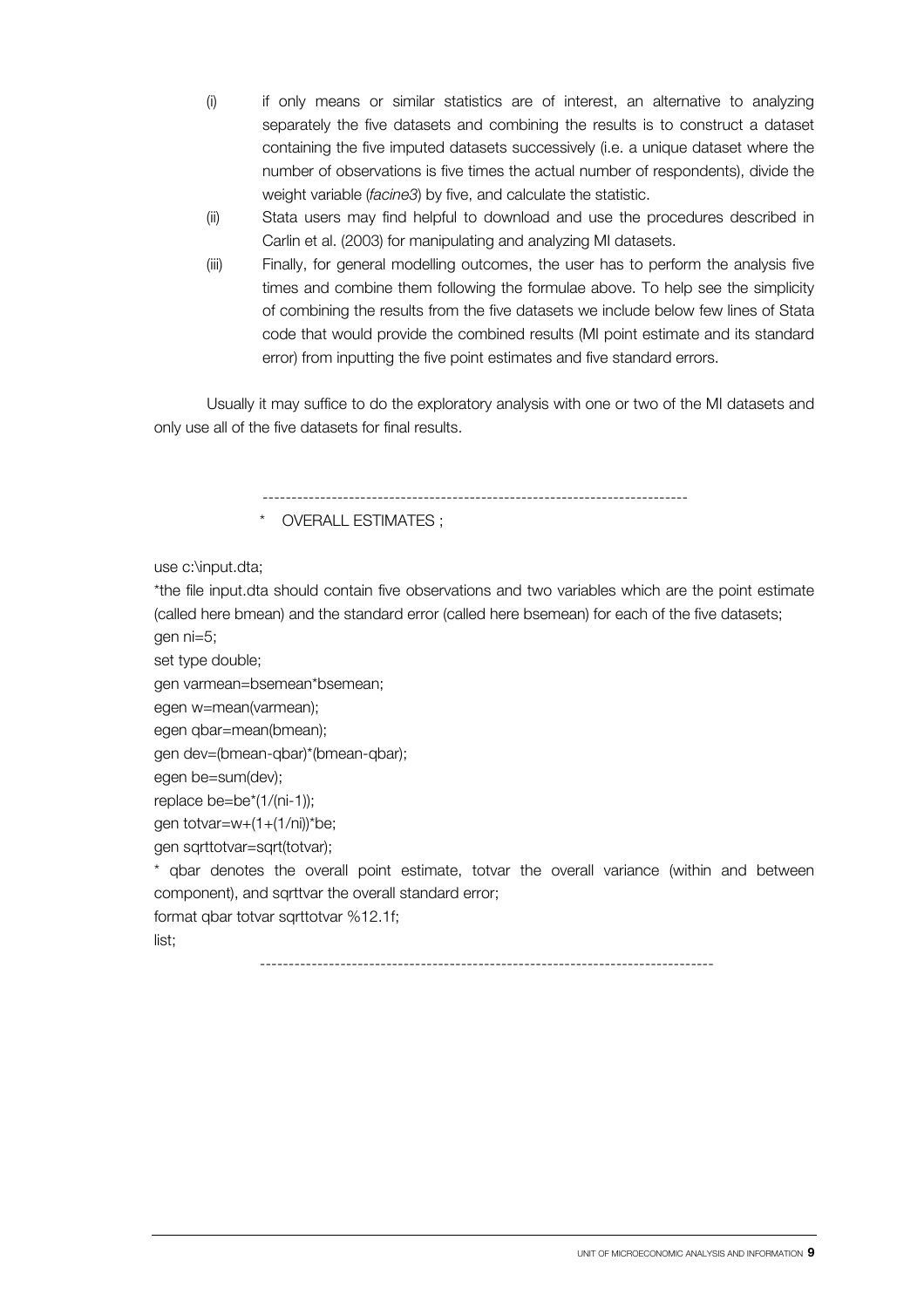#### 5 Sampling error: calculation of variances in each implicate

Samples designed for surveys rarely consist in simple random sampling from the population. They usually involve some (i) stratification and/or (ii) clustering. To calculate the sampling variance of estimates of interest one needs to take into account these characteristics of the sample design. Stratification may increase the precision of estimates over simple random sampling if, for example, means are different across strata. Some clustering (i.e. sampling first clusters or primary sampling units – *secciones censales –* and then choosing households from within each cluster) is usual sampling practice in order to reduce costs but it may diminish precision if household characteristics are similar within clusters. Therefore, the use of standard random sample formulas for evaluating the sampling variance may be misleading.

 For simple sample designs and simple statistics appropriate variance formulas can be derived using Taylor approximations. Alternatively, bootstrap is a more computer intensive method widely used [first introduced in Efron (1979); see Horowitz (2001)]. Bootstrap samples repeatedly from the original sample with replacement. The drawing of these repeated samples is done taking into account the sample design. At each resampling the statistic of interest is evaluated and stored. The variability of these resampling statistics is used as a measure of the sample statistic.

 However, taking stratification and clustering sampling features into account, either analytically or by bootstrapping, requires the availability of stratum and cluster indicators. Generally, Statistical Offices or survey agencies do not make them available for confidentiality reasons.

 Alternatively, to enable more accurate variance estimates with the EFF data without disclosing stratum or cluster information we provide a file with 999 replicate weights<sup>8</sup>. This number of replicates is regarded as sufficient to estimate the tails of the distribution. For variance estimation a smaller number would be needed.

 With a set of replicate weights the variance can be estimated from repeated estimation of the statistic of interest for each of the 999 replicate weights. This is an alternative to 999 bootstrap resampling estimates using stratum and cluster indicators (and a unique weight, *facine3*).

 The replicate weights provided for this EFF wave take into account the sample design but not postratification (including non-response) or raking.

 Below we include some Stata code as an example on how one could proceed to estimating the variance for the first implicate data set, i.e.  $V_1$  in the notation of the previous section<sup>9</sup>.

j

 $^8$  These are the variables wt3r\_*j*, *i=* 1, …, 999 in the replicate weights file, as described in sub-section 1.2.  $9$  This should be repeated for the rest of the implicates to obtain  $W$ 

 $^{9}$  This should be repeated for the rest of the implicates to obtain  $W$  .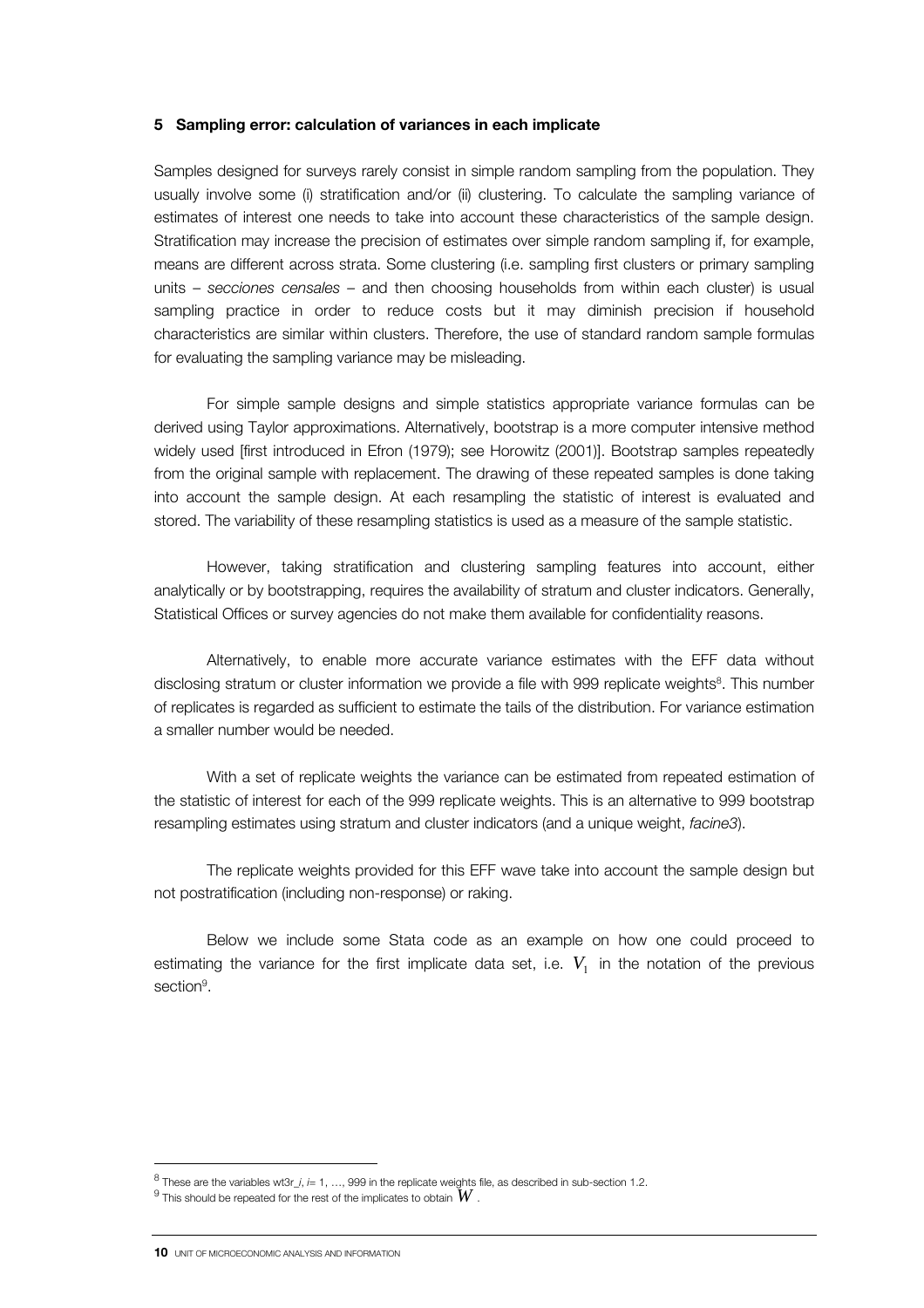#### --------------------------------------------------------------------------

# \* STANDARD ERRORS USING REPLICATE WEIGHTS (FOR THE FIRST IMPLICATE)

# \* HERE, FOR EXAMPLE, FOR THE MEDIAN

\* A.- Statistic of interest: original sample weighted median of the variable riquezanet;

\* To calculate the statistic of interest we use here the Stata procedures described in Carlin et al. (2003); miset using c:\eff;

mido pctile medvivpr=riquezanet [pweight=facine3]; mido list medvivpr in 1/2; mido drop if \_n>1; mici, indiv: medvivpr; clear;

\* B.- OBTAINING THE STANDARD ERROR (FOR ONE OF THE FIVE IMPLICATE DATA SETS). \* FIRST IMPLICATE; \* We first merge our data with the replicate weights file; use c:\eff1; sort n\_cuest; merge n\_cuest using c:\replicate\_weights\wdata.dta; tab \_merge; drop \_merge; save c:\eff1wdata.dta;

```
* First bootstrap sample and its weighted median; 
pctile medhp=riquezanet [pweight=wt3r_1]; 
list medhp in 1/2; 
drop if _n>1; 
save c:\loop1, replace; 
clear;
```

```
* Reps-1 bootstrap samples and their weighted medians; 
set output error;
forvalues s=2/999 {; 
use c:\eff1wdata.dta; 
pctile medhp=riquezanet [pweight=wt3r_`s'] ; 
drop if _n>1; 
append using c:\loop1; 
save c:\loop1, replace;
drop _all; 
         }; 
set output proc; 
use c:\loop1; 
*The sum command will provide the sampling standard error of the median in the first imputed 
data set, \left(V_{1}\right)^{\frac{1}{2}};
sum; 
clear; 
                                   -------------------------------------------------------------------------------
```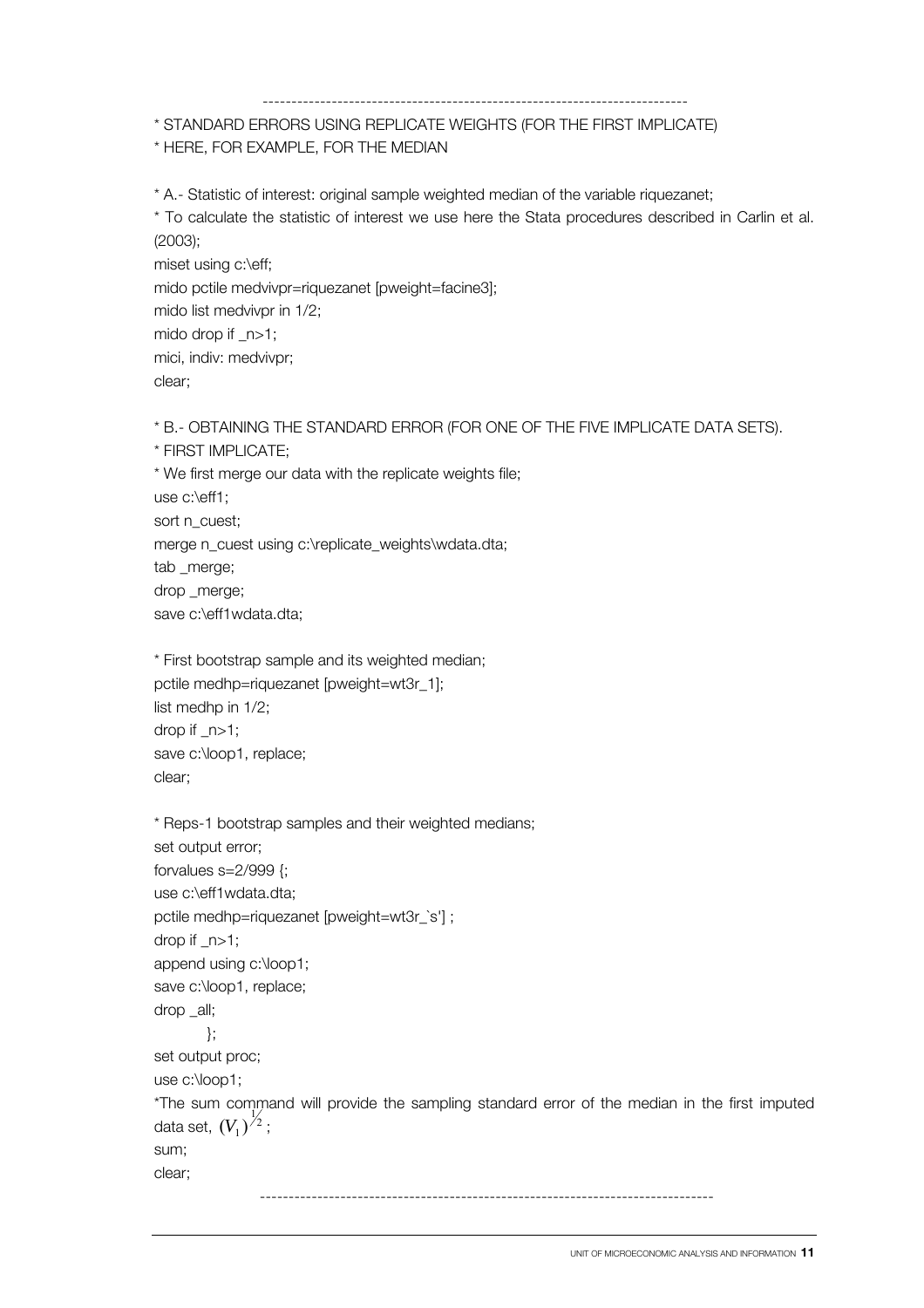#### **REFERENCES**

BARCELÓ, C. (2005). *Imputation of the 2002 Wave of the Spanish Survey of Household Finances (EFF),* mimeo*.* 

BOVER, O. (2004). *The Spanish Survey of Household Finances (EFF): Description and Methods of the 2002 Wave, Occasional* Paper Nº 0409, Banco de España.

CAMERON, A. C., and P. K. TRIVEDI (2005). *Microeconometrics: Methods and Applications,* Cambridge University Press.

CARLIN, J. B., N. LI, P. GREENWOOD, and C. COFFEY (2003). 'Tools for analyzing multiple imputed datasets', *The Stata Journal,* 3, pp. 226-244.

EFRON, B. (1979). 'Bootstrap methods: another look at the jackknife', *Annals of Statistics,* 7, pp. 1-26.

DEATON, A. (1997). *The Analysis of Household Surveys,* The World Bank, The John Hopkins University Press.

HOROWITZ, J. L. (2001). 'The Bootstrap', in *Handbook of Econometrics, Volume 5,* edited by J. J. Heckman and E. Leamer, Elsevier Science.

RUBIN D. B. (1987). *Multiple Imputation for Nonresponse in Surveys,* Wiley.